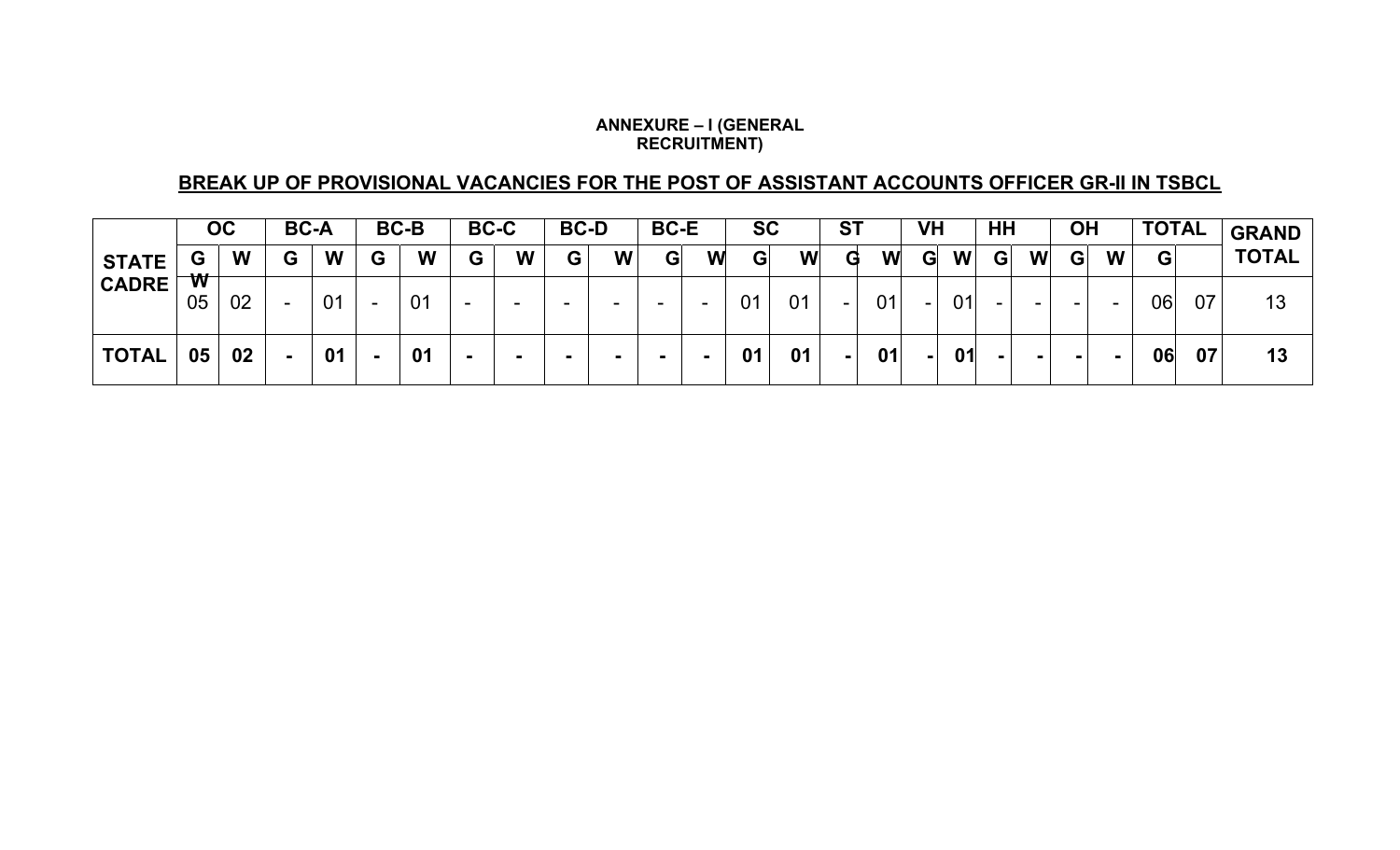## **BREAK UP OF PROVISIONAL VACANCIES FOR THE POST OF ASSISTANT STORES OFFICER GR-II IN TSBCL**

|              | OC                 |    |    | <b>BC-A</b> |                | <b>BC-B</b> |    | <b>BC-C</b>              |    | <b>BC-D</b> |    | <b>BC-E</b> |    | <b>SC</b> |    | <b>ST</b> |   | <b>VH</b> |              |   | <b>OH</b> |                          | <b>TOTAL</b> |    | <b>GRAND</b> |
|--------------|--------------------|----|----|-------------|----------------|-------------|----|--------------------------|----|-------------|----|-------------|----|-----------|----|-----------|---|-----------|--------------|---|-----------|--------------------------|--------------|----|--------------|
| <b>STATE</b> | G                  | W  | G  | W           | G              | W           | G  | W                        | G  | W           | G  | W           | G  | W         | G  | W         | G | W         | $\mathbf{G}$ | W | G         | W                        | G            |    | <b>TOTAL</b> |
| <b>CADRE</b> | $\mathbf{w}$<br>19 | 10 | 03 | 02          | 0 <sub>1</sub> | 02          | 01 | $\overline{\phantom{a}}$ | 01 | 01          | 01 | 01          | 04 | 02        | 02 | 02        |   | 01        | 01           |   | 01        | $\overline{\phantom{a}}$ | 34           | 21 | 55           |
| <b>TOTAL</b> | 19                 | 10 | 03 | 02          | 01             | 02          | 01 |                          | 01 | 01          | 01 | 01          | 04 | 02        | 02 | 02        |   | 01        | 01           |   | 01        |                          | 34           | 21 | 55           |